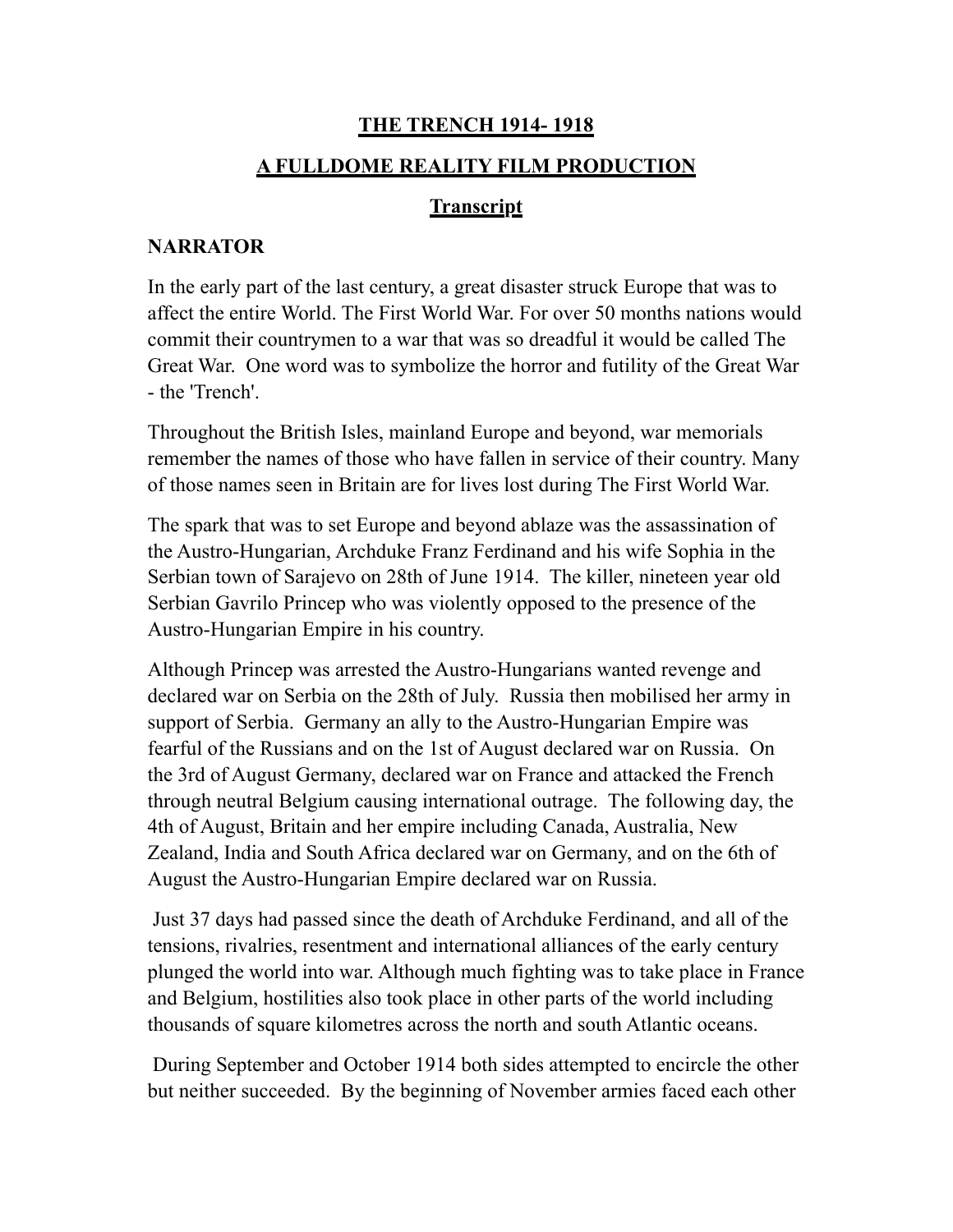in France and Belgium along a line 400 miles long from the Channel coast through Flanders to the Swiss border. Later, other countries were to join the conflict.

In the autumn of 1914, soldiers in France and Belgium were forced to seek defensive shelter in trenches and as the weather worsened into winter, both sides waited for the return of better conditions in the spring. The war of movement ended and the war of stagnation had begun.

Life for the soldier in the trench often followed a routine of repetitive and boring duties. But he was always in great danger. Having served in the Front Line Trench, the closest to the enemy, the soldier would be ordered to serve for a short spell in the Support Trench and then the Reserve Trench, both of which ran parallel and behind the Front Line. All three Trenches were connected together by a system of communication trenches. After a short rest period away from the trenches, the pattern would be repeated. However in an emergency situation of continuing attacks this system would have to be ignored and men would spend many weeks in the Front Line.

## **Private David Barnes**

*My name is Private David Barnes. I am nineteen years old although I look older now. I'm quite new here but already I feel like I've been here a lifetime. One of the hardest things to cope with in the Trench is the weather. The rain turns the ground into mud and the trench fills up with the water. At night it's bitterly cold. The hours before dawn are the coldest. I can't imagine what it's going to be like in the winter!*

*The most dangerous times of the day for us on the Front Line is the twilight hours of dawn and sunset. Often the enemy attack in the half-light. So for an hour at the beginning of the day and an hour at sunset the officer or lieutenant in charge will rally us all to stand on the fire-step ready just in case. This is called 'Stand To'.*

## **Commanding Officer Alec Fitzgerald.**

*I am Commanding Officer Alec Fitzgerald. I am responsible for the men in this section of the trench. During the day the main watches are around 4 hours long and during this time either myself or the Non-Commissioned Officer are on duty. From dusk until just before dawn the watches are no more than a couple of hours long and during this time myself or the NCO tour the trenches. I have*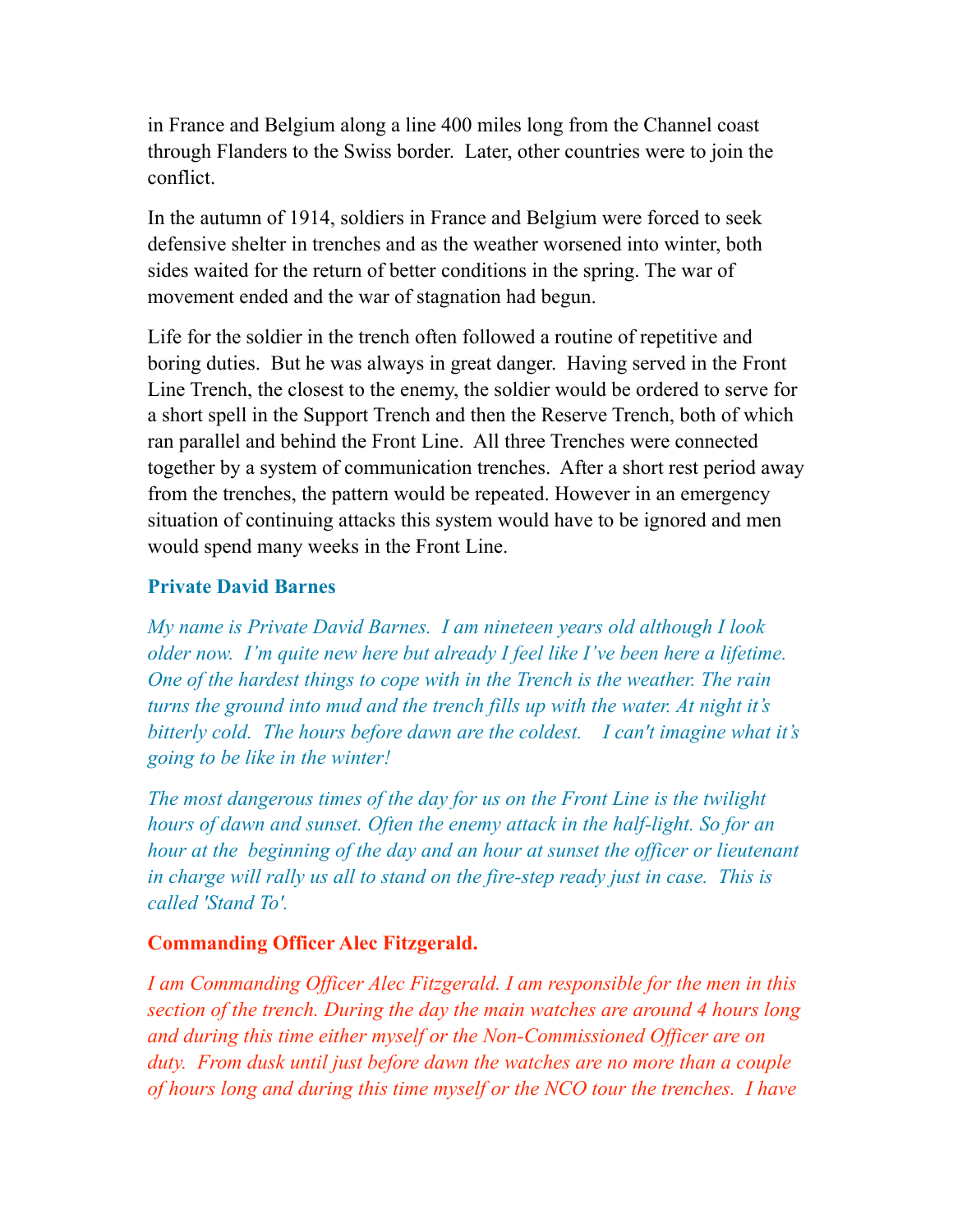*to make sure the soldiers on duty are awake and alert. I find the best way to do this is to alter my routine and to go and see them at any time during the 'Watch'.* 

 *They never know quite when I might turn-up.* 

*Sometimes a soldier on 'Watch' watch will put a bayonet under his chin – that way he'll be sure to keep awake.*

 *Night is actually the busiest time, a lot of repair work has to be done and it can only be done in darkness and silently. We dig out fresh trenches, they always zig-zag at intervals. This reduces casualties if a trench gets a direct hit from an enemy shell. Supplies are also brought forward at night - food, ammunition, wood and metal shuttering for the trenches and communication wires are laid. The men have learnt to move like cats. They move silently don't make a sound, they know all our lives depend on it.*

### **Private David Barnes**

*The shelters we rest in when we can, are cold. Sometimes we light a small fire to keep ourselves warm. There isn't much fuel but you can become really desperate with the cold. Some soldiers take bits from the trench but this is strictly forbidden but I knew a mate who was so desperate with the cold that he killed himself.*

After, *'Stand To' its Rum rations.* 

### **SERGEANT**

*RIGHT YOU LOT, RUMS UP! RIGHT GET YOU'RE MUGS.*

#### **Private David Barnes**

 *First thing in the morning when it starts to get light. You can relax a bit. The rum is measured out carefully and you drink it down straight-away, you aren't allowed to save it up. The warmth goes right down to your toes. You have to keep your head down in case someone takes a shot at you, but with the sun coming up and the rum, you start to warm up.*

#### **SERGEANT**

*RIGHT HARRISON – HERE'S YOUR RUM MATE.*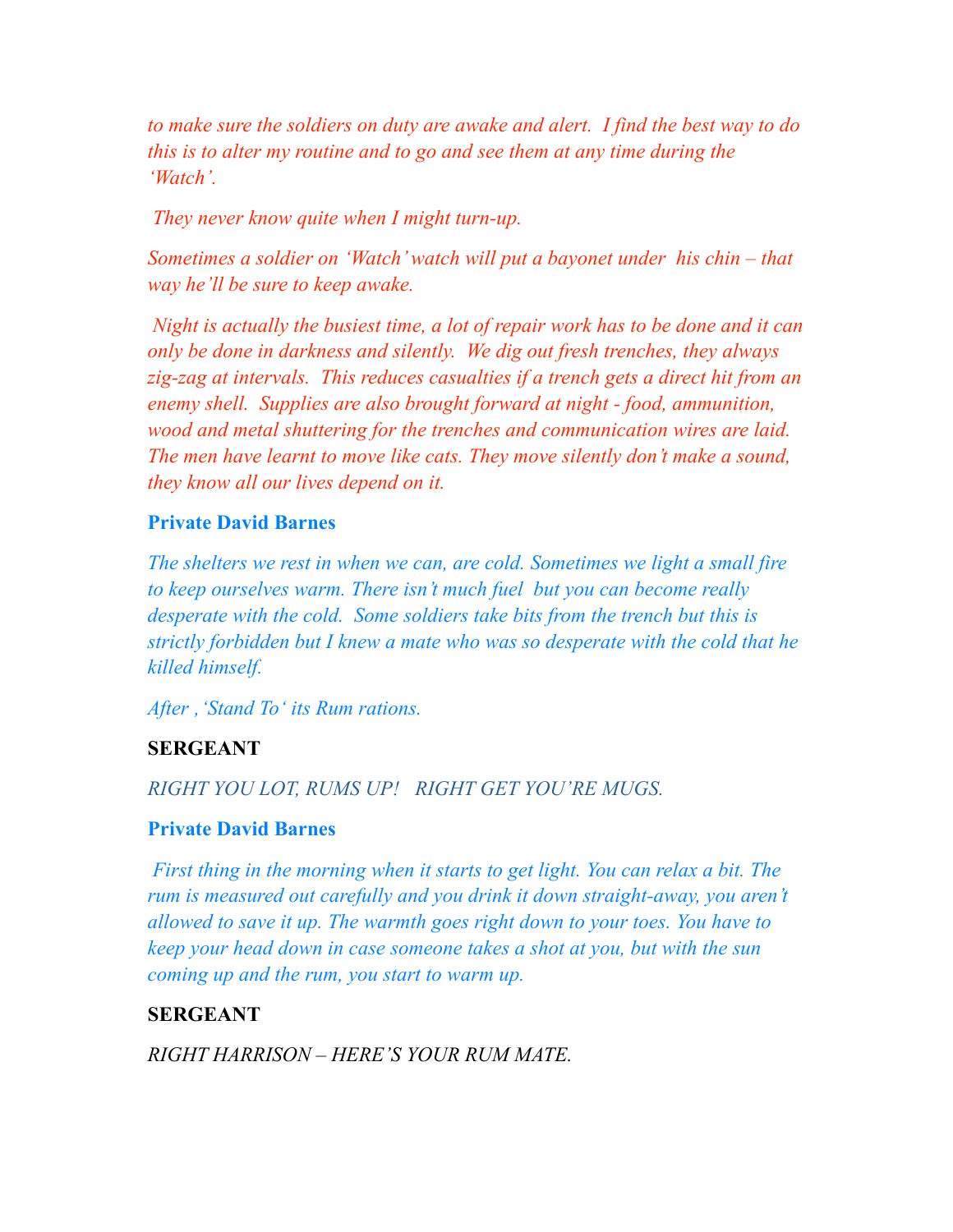## **Commanding Officer Alec Fitzgerald.**

*The ground between us and the Germans is called* 'No Man's Land'*. It's a dreadful killing ground of unrecovered bodies from failed attacks strewn across a shattered landscape of No Man's Land - tangled barbwire – bodies – shell craters, it's a mire. Sometimes I have to order the men out at night across this area. They crawl out on their stomachs with shears to cut back the growing grass so our machine gunners have a better view of the enemy. Sometimes, they don't come back.*

## **Soldiers at 'Stand To'**

*ERE, CAN YOU HEAR THAT. IT'S A PLANE. I WONDER IF IT'S ONE OF OURS OR ONE OF THIERS. IT'S JERRY! I'M GOING TO HAVE A GO! THERE'S ANOTHER ONE! GET DOWN GET DOWN. THIS ONE'S LOW, THIS ONE'S LOW!*

### **SERGEANT**

*RIGHT. RIFLE INSPECTION!*

## **SOLDIER**

*ERE HE IS!*

## **Commanding Officer Alec Fitzgerald.**

*Even in the Front Line you have regular inspections. Everything is inspected, even their feet. With the pouring rain – your feet soaking in the trenches - If you don't look after them you can end up with Trench Foot. If your feet are wet all the time and if you don't change your socks and dry your feet then they can get so infected you can lose your toes or - worse!*

## **SERGEANT**

*Whilst handling rifle and rubbing fingers together. COME ON, WHAT IS IT? TELL US!'*

## **SOLDIER**

*EXTRA OIL SIR!*

**SERGEANT**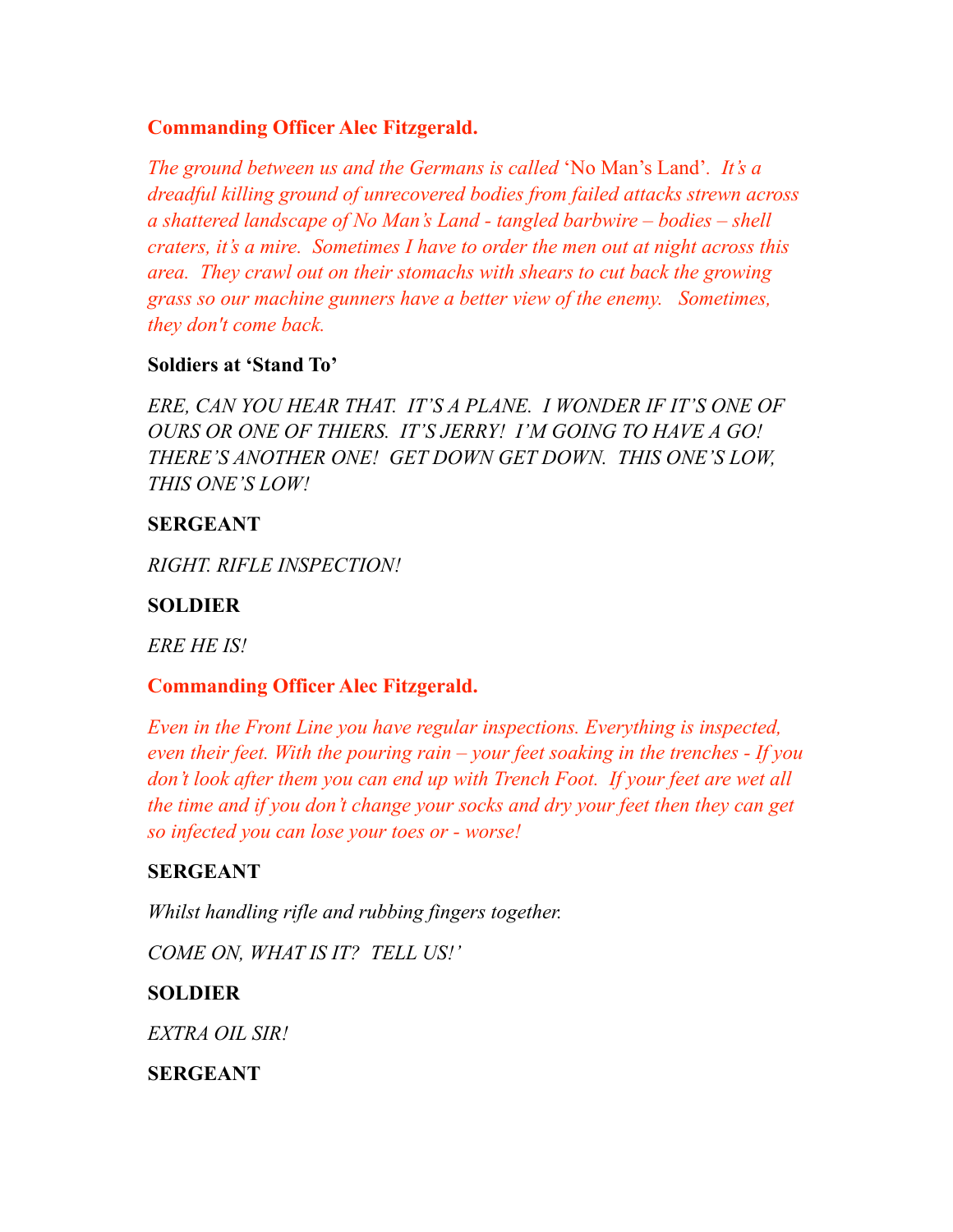## *NO. I DON'T WON'T TO EVER SEE THAT AGAIN.*

## **SOLDIER**

*YES SIR.*

### **Private David Barnes**

*For breakfast, bread and cheese but if you're lucky, sometimes a bit of bacon. A pal of mine went down to an abandoned farm and found some eggs which he brought up when he came forward from the supply lines one night and they were so tasty. Getting clean water that doesn't smell of paraffin or worse for a cup of tea is a luxury. Pete and I were making a brew one day and someone knock over the pot and we were so cross.* 

## **SOLDIER**

## *OH. WHY DID YOU PUT IT THERE FOR!*

## **Private David Barnes**

*So next time I put the pot up on the parapet instead and a sniper blew it clean away. I was so angry but then Peter said 'at least it was the pot rather than your head' and we had a good laugh about that.*

## **Commanding Officer Alec Fitzgerald.**

*Nothing can prepare a fresh soldier to the horrors he will see and smell in the Front Line. Bodies new and old add to the stench. Often enemy territory is captured, lost and then re-captured again. Trenches change position, the ground is being turned over by shelling and graves several years old are blown apart. Sometimes our trenches go through graveyards. German and British bones all look the same. Hundreds of thousands of dead soldiers have no known graves out there.* 

## **Private David Barnes**

*I don't mind the night raids or going into attack. You know what's going on and you can prepare yourself. It's that not knowing if we might be attacked that gets me.*

## **SOLDIER**

*GAS GAS GAS!*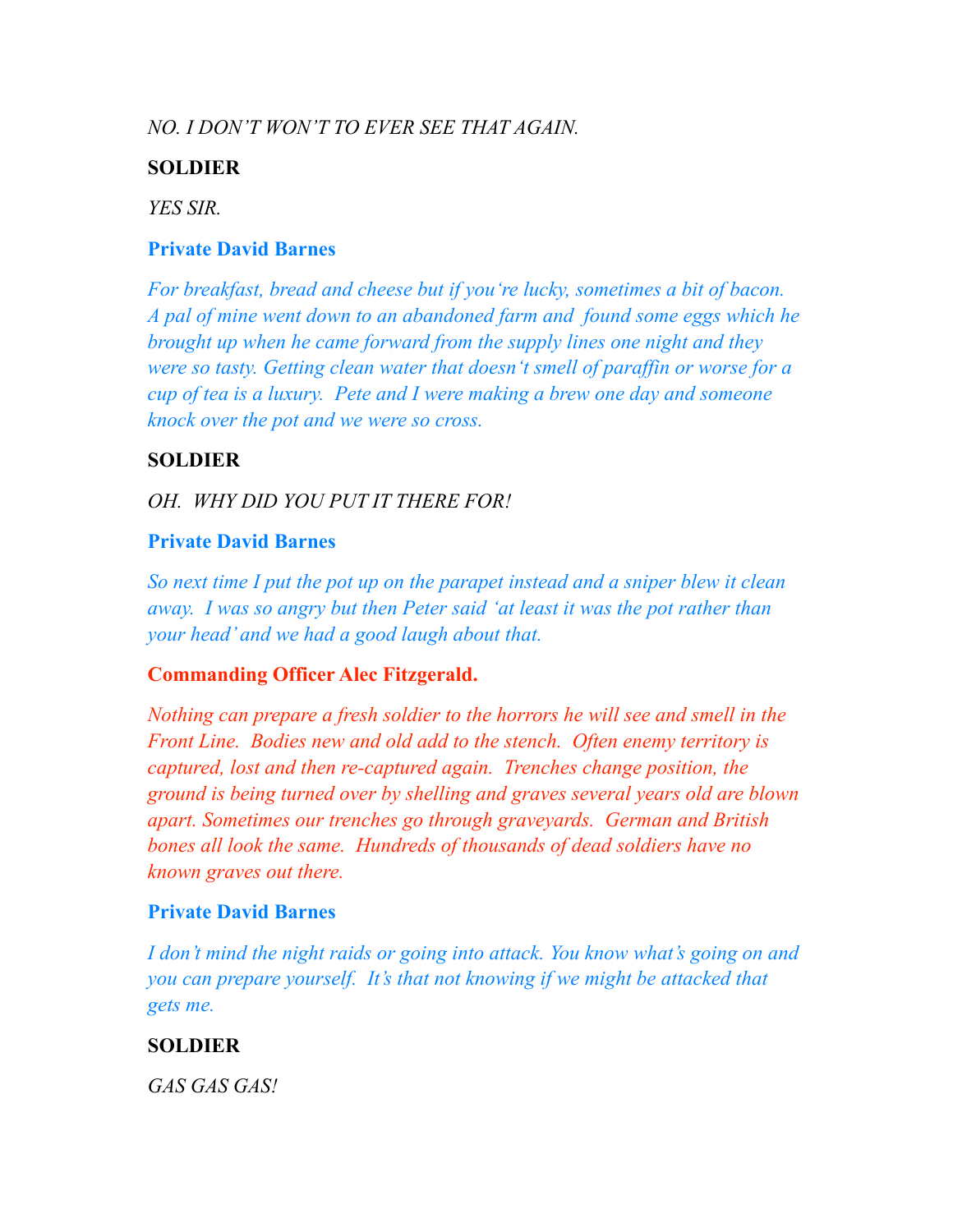## **Commanding Officer Alec Fitzgerald.**

*One of the worst jobs that I have is writing the letters home. Usually my letters arrives after the initial notification of death. I make it a point to personalise my letters hoping that they are some comfort in what I write. Sometimes a chap can be taken off by a snipers bullet or by some accident that had taken them off or perhaps a snipers bullet. But my letters speak of valour, courage and comradeship. I just hope they give some comfort to their relatives back home. They are all great chaps, well most of them. We've become a bit like a family, we share everything and we rely on each other.*

## **Commanding Officer Alec Fitzgerald.**

LETTERS CHAPS!

### **SOLDIER**

RIGHT YOU ARE SIR. THANK YOU.

ONE FOR EVERYONE!

THANK YOU SIR.

## **Commanding Officer Alec Fitzgerald.**

 *Even though we are so far away from home, post comes every day. We live for these letters. Hearing about home seems strange when you are in the Front Line.* 

*I'M RATHER HOPING FOR NEW SOCKS*

## **SOLDIER**

*I THINK THAT IS A BIT HOPEFUL SIR!*

## **Commanding Officer Alec Fitzgerald.**

*AH, CAKE.*

*Sometimes we get some chocolate or other little treats like cake. You'd always share it, you couldn't leave it lying around because the rats as big as cats would get any food that's left. If your friend doesn't get a letter you share your letter from home with him as well*

## **SOLDIER**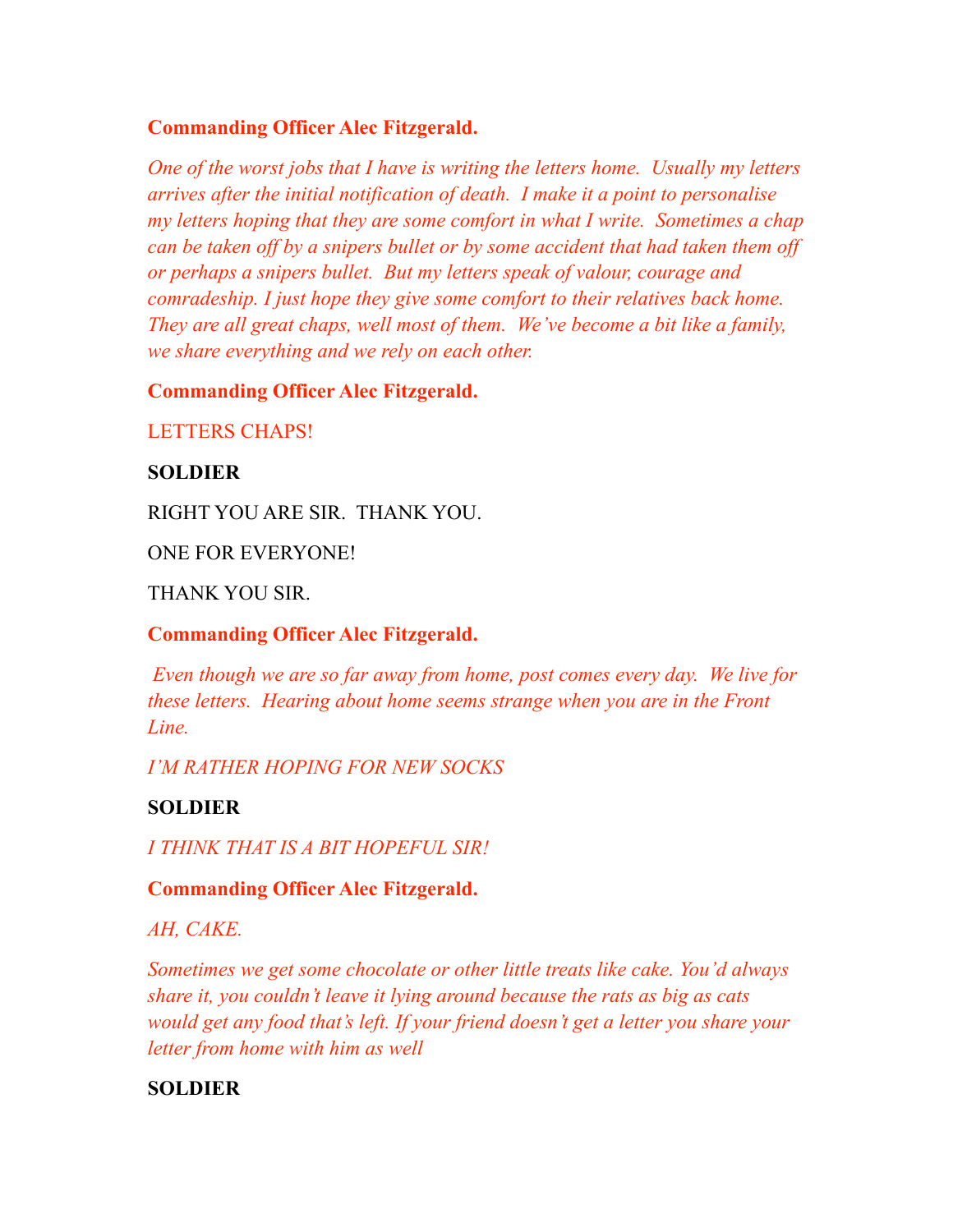## *THE JACK-KNIFE IS ON THE TABLE SIR.*

### **Commanding Officer Alec Fitzgerald.**

### *THANK YOU. RIGHT, LOVELY. CAKE?*

*Even though you're awake a lot of the night, you've still got to be ready for anything the Germans might throw at you during the day-time. We always keep at least one man at the periscope looking into No Man's Land. He has to have sharp eyes.*

### **SOLDIER**

*HERE WE GO BOYS!*

### **Commanding Officer Alec Fitzgerald.**

*Keeping the men healthy is a difficult job in these conditions. The weather and the close proximity we all have to live in all contribute to the many problems.* 

*For the first time in my life, I've had lice. I found them in my blanket and then realised I had nits – insect eggs in the seams of my clothes. One of the chaps showed me how to get rid of them by running a candle over the seams. In the quiet moments you can hear the eggs pop—very satisfying.*

*Nothing can prepare a fresh soldier to the horrors he will see and smell in the Front Line. Bodies new and old add to the stench. Often enemy territory is captured, lost and then re-captured again. Trenches change postion, the ground is being turned over by shelling and graves several years old are blown apart. Sometimes our trenches go through graveyards. German and British bones all look the same. Hundreds of thousands of dead soldiers have no known graves out there\*.* 

#### **Private David Barnes**

*I've been keeping a diary of everything that has happened to me out here in Flanders. I'd like to read you an entry.*

*June 28th. 4 am. Signs of another glorious day spreading across the sky. Still huddled up in the trench bottom. Everything is extremely quiet. Hardly any difference to an English summer morning. No fire whatsoever coming from the enemy.*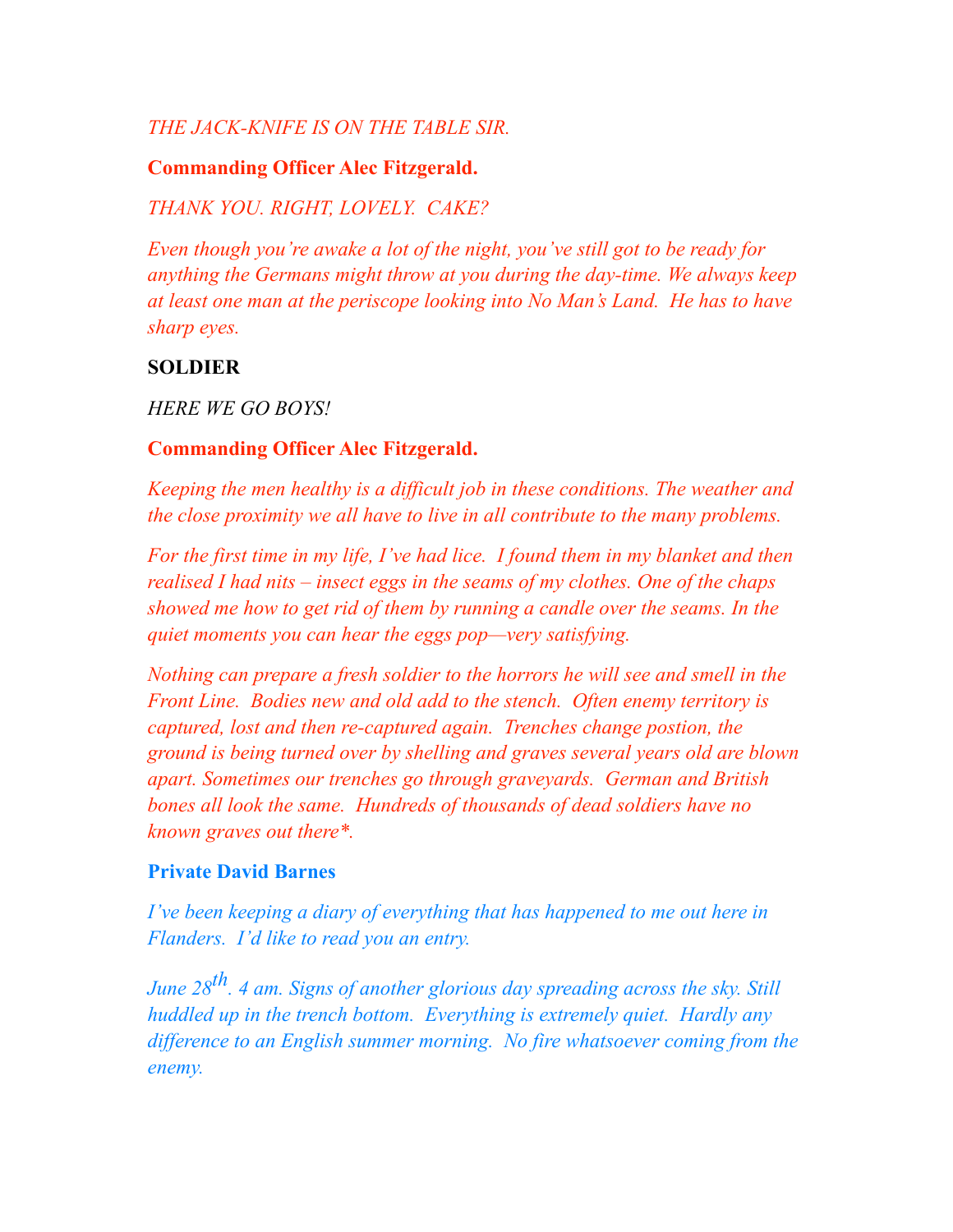*5 am. All roused and Officer Fitzgerald passes along and speaks words of encouragement, but he seems to have a 'far away' look in his eyes. A few minutes before 6am Pete and I shake hands; he then joining his section.* 

**Commanding Officer Alec Fitzgerald.**

*RIGHT, FIX BAYONETS.*

## **Private David Barnes**

Simultaneously whistles shriek out at the approach of 'Zero'.

#### **Commanding Officer Alec Fitzgerald.**

*UPON MY WHISTLE.*

#### **SOLDIER**

*GOOD LUCK BOYS!*

*Over the top and the best of luck!'* 

#### **SOLDIER**

*RIGHT, COME ON!*

*COME ON PERKINS!*

*I'M COMING!*

#### **Private David Barnes**

*Pete, who is on my right, exclaims 'Oh my legs! Take me out of this' and, sinking to the ground, expires, he having been shot through the heart. We reach our objective and I am told later that Brigade Headquarters are pleased with our results.*

### **NARRATOR**

Throughout the war technology in engineering, science and manufacturing advanced enormously. Aviation at the end of the war was unrecognisable from what it had been in 1914. Although the first petrol driven aircraft had flown some 11 years before the war began, aviation was thought of as a novelty.

However both sides realised that aircraft could be used to spy on the enemy. Pilots would fly across enemy positions and with maps and notebooks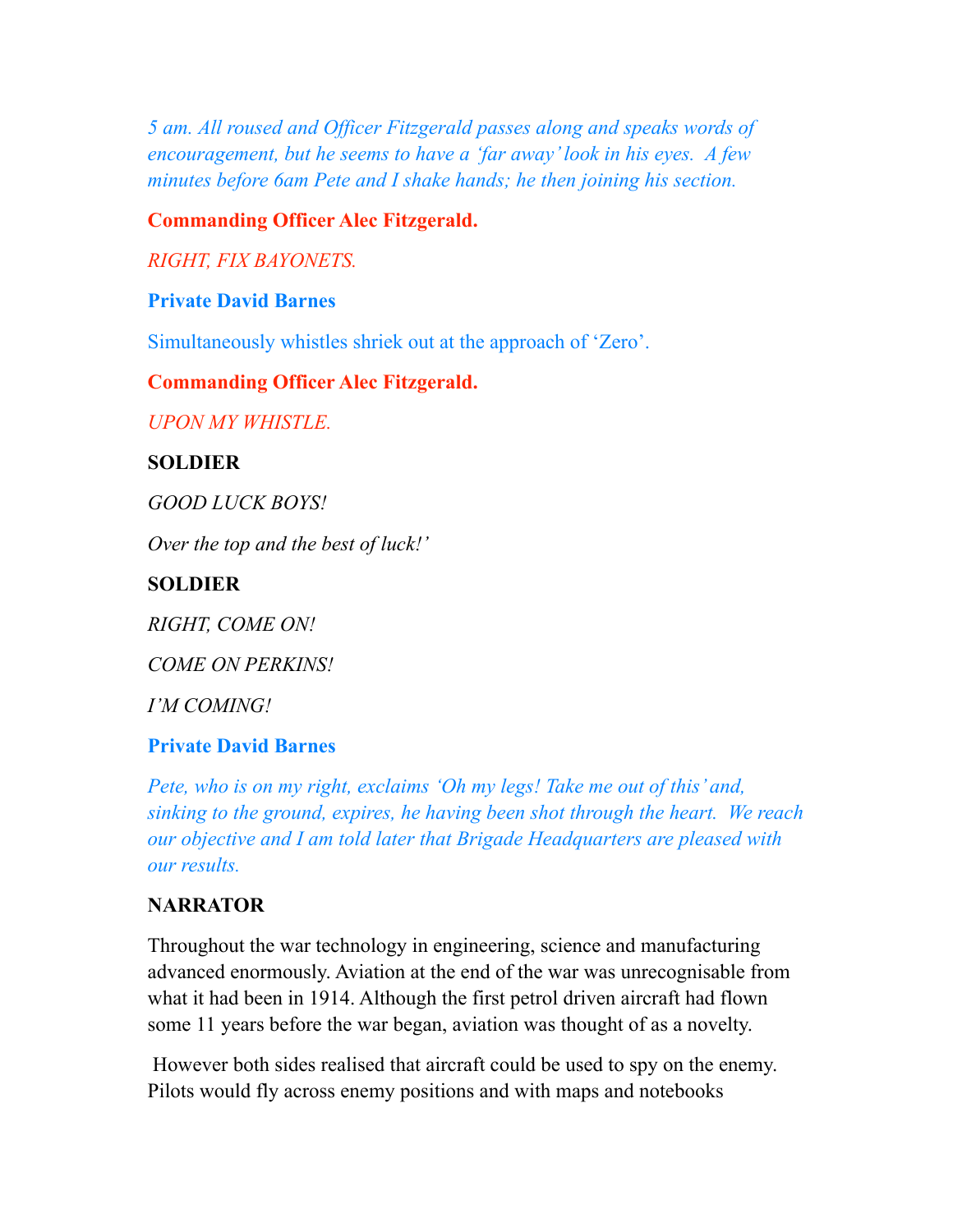recordanything that might be useful. Eventually these reconnaissance aircraft with fighter escort would carry cameras to photograph the enemy trench systems and also the movement of troops and supplies. Aircraft would attack enemy trenches.

By the Spring of 1918 the war was beginning to change. Germany was starving and her soldiers were exhausted. The Americans had now joined the war and were fighting with the British and French in Europe. The Germans slowly and then hurriedly began a bitter retreat pursued by the Allies.

The fighting eventually ended with an Armistice on the 11th of November 1918. A day that is commemorated every year and in Ypres at the Menen Gate every evening at 8.00.

 The British Empire had lost over 1,100,000 men, the French lost nearly 1,400,000 and Germany and her allies – over 4,000,000 dead.

Many of the dead were never found, they were lost in the mud of Flanders. To remember the dead with no known graves their names have been written on the war memorials in France and Belgium.

The nations that had fought the war could now mourn the loss of fathers, sons, and brothers The signing of the Treaty of Versailles that officially ended the First World War was very controversial. Germany mourned her dead but many Germans felt they had been unfairly treated and humiliated. After all the losses many in the German army felt betrayed. One such soldier who had served on the Western Front was seething with resentment. His name – Adolf Hitler.

# **VOICE**

In Flanders fields the poppies blow Between the crosses, row on row, That mark our place; and in the sky The larks, still bravely singing, fly Scarce heard amid the guns below. We are the Dead. Short days ago